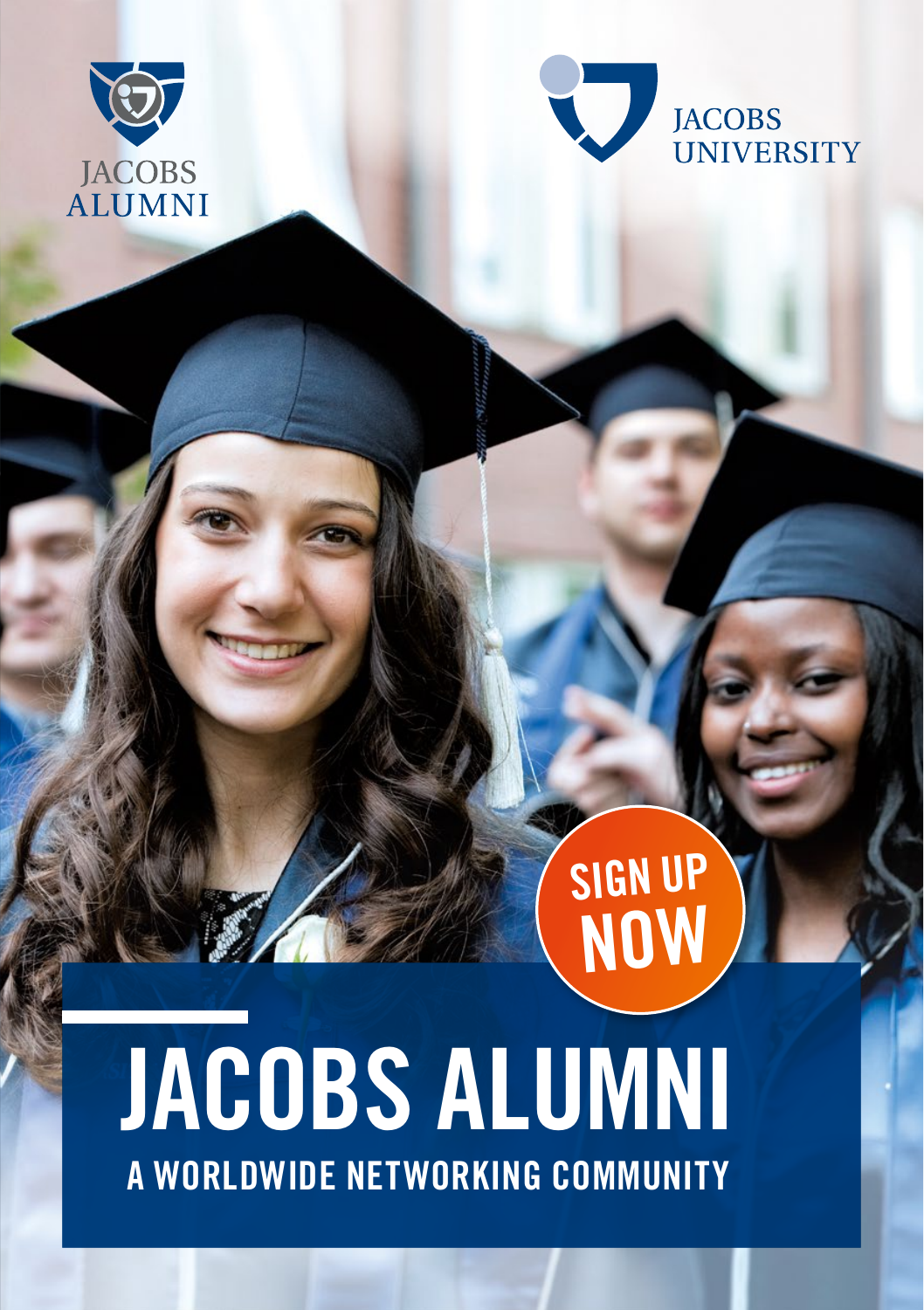# <sub>o</sub> Jacobs Univers

"Even after my time at Jacobs, its community and network continue to enrich my personal and professional life. By giving back and contributing to Jacobs myself, I acknowledge how much it has given me in the first place."

Stefan Rustler, President Jacobs University Alumni Association, Class of 2012

## JACOBS UNIVERSITY, FOREVER YOUR HOME AWAY FROM HOME

Have you finished or are you close to completing your studies at Jacobs University? Are you looking forward to keeping in touch with your classmates and friends as well as remaining part of the community that has changed and impacted your life? Sign up for Jacobs Alumni, inspiration is a place even after graduation!

## JACOBS ALUMNI, A LIFETIME ASSOCIATION

The Jacobs University Alumni Association was founded by the first graduating class in 2004. The aim was to foster relationships between students after graduation, to create and nurture a lifelong bond between the University and its graduates, as well as to support current and future generations of students. By becoming involved in a globally engaged community, you will continue to share and shape Jacobs University's unique values and vision. Sign up with Jacobs Alumni and become an active ambassador of the Jacobs spirit, wherever you are and whatever you do!

#### **YOUR NETWORKING OPPORTUNITIES AND CHAPTERS**

A chapter is a local or thematic group of Jacobs Alumni joining together to network, exchange ideas, relive memories, support each other, and have fun! We have a growing number of alumni chapters in more and more cities around Europe and worldwide.

If you can't find a chapter to join, you may start one yourself!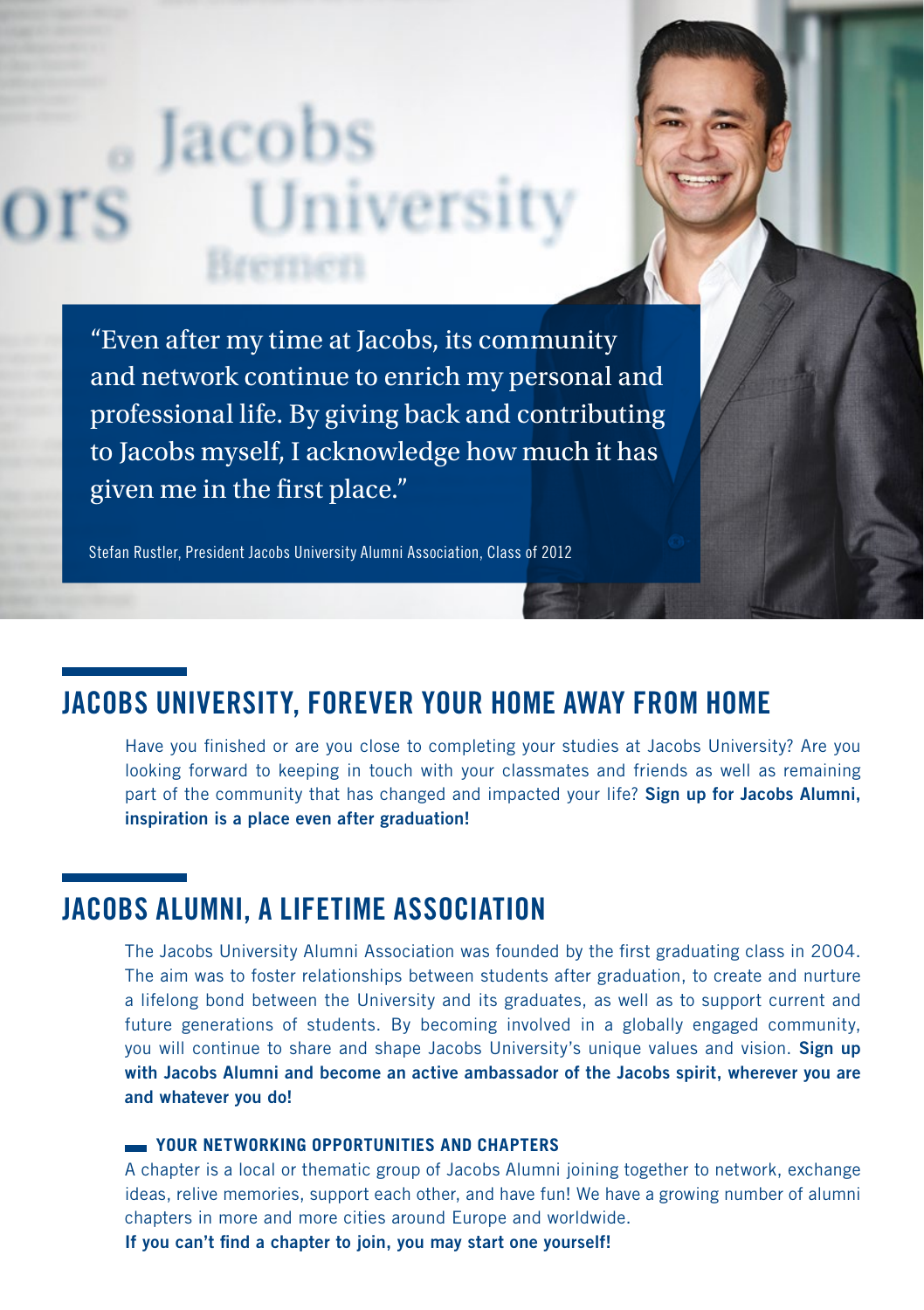# TOP 5 REASONS TO SIGN UP FOR JACOBS ALUMNI

As a Jacobs Alumni member, you have access to exclusive services, benefits, and opportunities that enhance your professional profile and help transform your ideas into action.

- **NETWORKING OPPORTUNITIES**  Alumni chapters and database **ALL METWORKING OPPORTUNITIES**<br>Alumni chapters and database<br>access to grow your personal and professional network anywhere on the globe
- **ALUMNI EMAIL ACCOUNT**  A personal email account (@jacobs-alumni.de) with access to various apps as well as unlimited Google Drive space ALUMNI EMAIL ACCOUNT<br>
A personal email account<br>
(@jacobs-alumni.de) with<br>
access to various apps as well<br>
as unlimited Google Drive space

#### **HOMECOMING & CLASS REUNIONS**

Discounted access to the annual meetings with all Jacobs Alumni on campus



#### **CAREER SERVICES**

Access to mentoring, career services and seminars to boost your professional development



#### **BEING IN THE LOOP**

Regular news on what's happening in the Jacobs community as well as opportunities to shape it



# HOW TO BECOME A MEMBER

If you have studied at Jacobs University for at least one semester, you can become a regular member of the Alumni Association after graduation or disenrollment. If you are a current student, you have the opportunity to preregister and we will inform you on your admission in the Alumni Association after you completed your studies. Membership for recent graduates is free of charge per default.



Please register at **a https://portal.jacobs-alumni.de/**